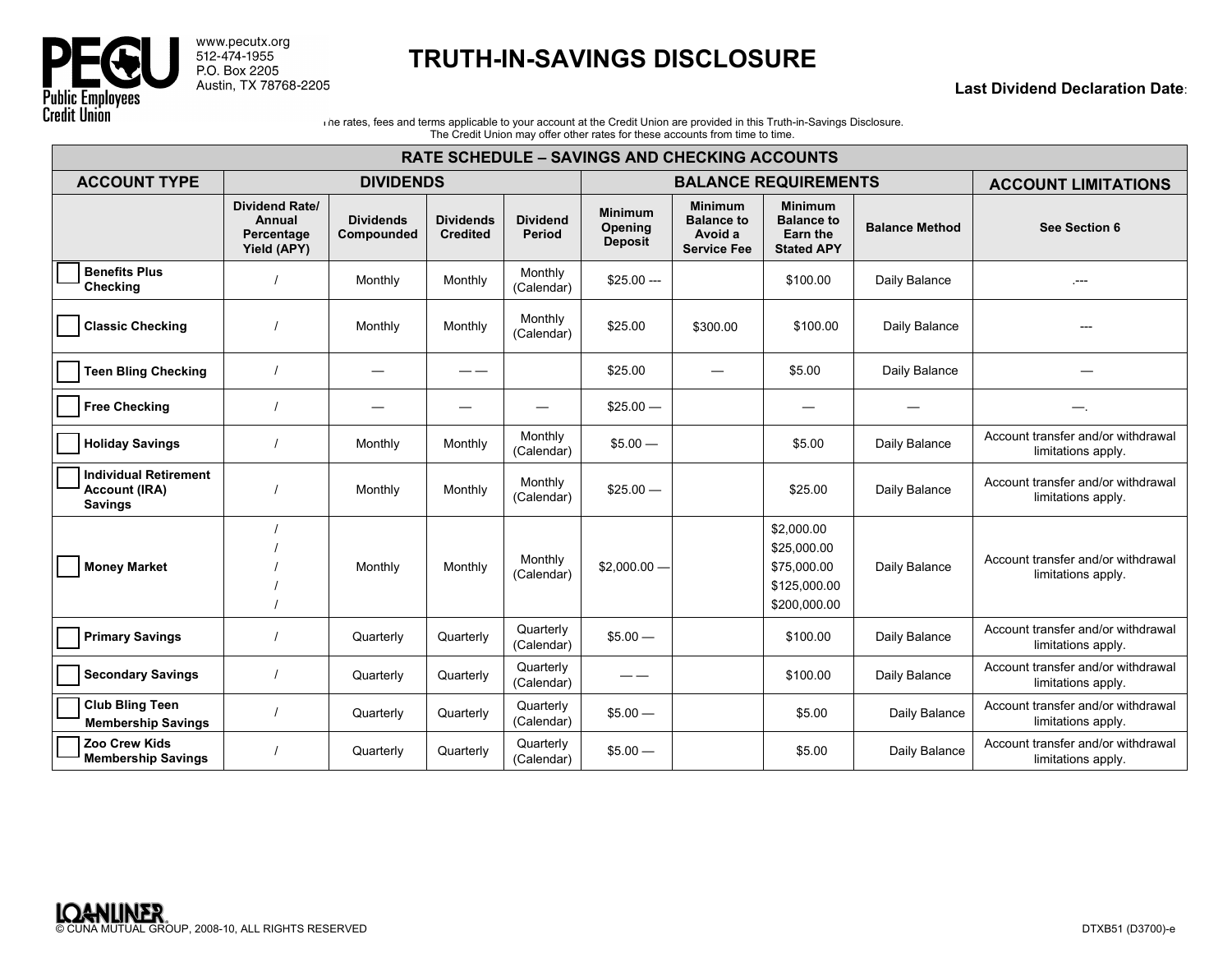## **ACCOUNT DISCLOSURES**

*Except as specifically described, the following disclosures apply to all of the accounts. All accounts described in this Truth-in-Savings Disclosure are share accounts.* 

**1. RATE INFORMATION —** The a nnual percentage yield is a percentage rate that reflects the total amount of dividends to be paid on an account based on the dividend rate and frequency of co <sup>m</sup>pounding for an annual period. For Benefits Plus Checking, Classic Checki ng, Holiday Savings, Individual Retirement Account (IRA) Savings, and Money Market accounts, the dividend rate and annual percentage yield ma y change monthly as determined by the Credit Union's Board of Directors. For Club Bling Teen M embership Savings, Savings, Secondary Savings, and Zoo Crew Kids Membership Savings accounts, the dividend rate and annual percentage yield may change quarterly as determined by the Credit Union's Board of Directors. The dividend rates and annual percentage yields are the rates and yields as of the last dividend declaration date that is set forth in the Rate Schedule. The Money Market accounts are tiered rate accounts. If your daily balance is from \$2,000.00 to \$24,999.99 , the first dividend rate and annual percentage yield listed for this account in the Rate Schedule will appl y. If your daily balance is from \$25,000.00 to \$74,999.99, the second dividend rate and annual percentage yield listed for this account will apply. If your daily balance is from \$75,000.00 to \$124,999.99, the third dividend rate and annual percentage yield listed for this account will apply. If your daily balance is from \$125,000.00 to \$199,999.99, the fourth dividend rate and annual percentage yield listed for this account will apply. If your daily balance is \$200,000.00 or greater, the fifth dividend rate and annual percentage yield listed for this account <sup>w</sup>ill apply . Once a particular range is met, the dividend rate and annual percentage yield for that balance range will apply to the full balance of your account.

**2. NATURE OF DIVIDENDS —** Dividends are paid from current income and available earnings after required transfer<sup>s</sup> to reserves at the end of the dividend period.

**3. DIVIDEND COMPOUNDING AND CREDITING —** The compounding and crediting frequency of dividends and the dividend period applicable to each account are stated in the Rate Schedule. The dividend period is the period of time at th<sup>e</sup> end of which an account earns dividend credit. The dividend period begins on the first calendar day of the period and ends on the last calendar day of the period.

**4. ACCRUAL OF DIVIDENDS —** For all earning accounts, dividends will begin to accrue on noncash deposits (e.g. checks) on the business day you make the deposit to your account. If you close your account befor<sup>e</sup> <sup>a</sup>ccrued dividends are credited, you will not receive the accrued dividends.

**5. BALANCE INFORMATION —** To open any account, you must deposit or alread y have on deposit the minimum required share(s) in a Primary Savings account. Some accounts may have additional minimum opening deposit requirements. The minimum balance requirements applicable to each account are set forth in the Rate Schedule. For IRA, Teen Bling, Holiday Savings, Money Market, Benefits Plus Checking, Classic Checking, Savings, Secondary Savings, and Zoo Crew

Kids savings accounts, there is a minimum daily balance required to earn the annual percentage yield disclosed for the dividend period. If the minimum daily balance requirement is not met each day of the dividend period, you will not earn the stated annual percentage yield. For accounts using the daily balance method as stated in the Rate Schedule, dividends are calculated by <sup>a</sup>pplying a dail y periodic rate to the principal in the account each day.

**6. ACCOUNT LIMITATIONS—** For Club Bling Teen Membership Savings, Individual Retirement Account (IRA ) Savings, Money Market, Savings, Secondary Savings, and Zoo Crew Kids Membership Savings accounts, you may make no more than six (6 ) transfers and withdrawals from your account to another account of yours or to a third p arty in a ny month by means of a preauthorized, auto matic, or Internet transfer, by telephonic order or instruction, or by check, draft, debit card or similar order. If you exceed these limitations, your account may be subject to a fee or be closed. For Holiday Savings accounts, the entire balance will be transferred to another account of yours on or after November 1 and the account will remain open. For Holiday Savings accounts: An early withdrawal of funds or closure of the account prior to November 1st will result in a loss of all interest accrued and credited.

For Benefits Plu s Checking, Classic Checking, Free Checking, and Teen Bling Checking accounts, no account limitations apply.

**7. FEES FOR OVERDRAWING ACCOUNTS —** Fees for overdrawing your account may be imposed on each check, draft, item, ATM transaction and one-time debit transaction (if member has consented to over draft protection plan for AT M and one-time debit card transactions), preauthorized automatic debit, telephone initiated withdrawal or any other electronic withdrawal or transfer transaction that is drawn on an insufficient available account balance. The entire balance in your account may not be available for withdrawal, transfer or paying a check, draft or item. You may consult the Funds Availability Policy Disclosure for information regarding the availability of funds in your account. Fees for over drawing your account may be imposed for each overdraft, regardless of whether we pay or return the draft, item or transaction. If we have approved <sup>a</sup>n overdraft protection limit for your account, such fees may reduce your approved limit. Please refer to th<sup>e</sup> Fee Schedule for current fee information.

For ATM and one-time debit transac tions, you must consent to the Credit Union's overdraft protection plan in order for the transaction amount to be covered under the plan. Without your consent, the Credit Union may not authorize and pay an overdraft resulting from these types of transactions. Services and fees for overdrafts are shown in the document the credit union uses to capture the <sup>m</sup>ember's opt-in choice for overdraft protection and the Schedule of Fees and Charges.

**8. MEMBERSHIP —** As a condition of me<sup>m</sup>bership, you must purchase and maintain the minimum required share(s ) and pay<sup>a</sup> non refundable membership fee per ac count as set forth belo<sup>w</sup>. You may become a member by opening a Club Bling Teen Membership Savings or Zoo Crew Kids Membership Savings. The par value of a Club Bling Teen Membership

Savings and Zoo Cre <sup>w</sup> Kids Membership Savings is \$5.00. If the Board of Directors increases the par value of one (1) share, you will have one ( 1) year to increase your balance to the new par value should there not be any other account relationship with the Credit Union or your account will be closed at the end of the dividend period in which the time elapses.

> Par Value of One Share \$5.00 Number of Shares Required 1 Membership Fee \$5.00

## **FEE SCHEDULE**

| <b>FREE SERVICE</b>                                         |             |
|-------------------------------------------------------------|-------------|
| ATM Card - Setup                                            | <b>FREE</b> |
| ATM Transactions @ PECU &<br>280+ Austin Alliance ATMs      | <b>FREE</b> |
| Benefits Plus Checking (First 90<br>days)                   | <b>FREE</b> |
| Closing Costs on Home Equity<br>Loans \$100,000 or Less     | FRFF        |
| Credit Card Annual Fee                                      | <b>FREE</b> |
| Credit Card Balance Transfer<br>Fee                         | <b>FREE</b> |
| Credit Card Cash Advance Fee                                | <b>FREE</b> |
| Credit Card Grace Period                                    | <b>FREE</b> |
| Credit Card Purchase Protection                             | <b>FREE</b> |
| Credit Card Zero Liability                                  | <b>FREE</b> |
| <b>Direct Deposit</b>                                       | <b>FREE</b> |
| e-Alerts FREE                                               |             |
| e-Bill Pay                                                  | <b>FREE</b> |
| e-Branch (Internet Transactions-<br>formerly MemberConnect) | <b>FREE</b> |
| e-Decision (Online Loans)                                   | <b>FREE</b> |
| e-Deposit FREE                                              |             |
| e-Statements FREE                                           |             |
| <b>Incoming Wire</b>                                        | <b>FREE</b> |
| Internet e-Branch Account<br><b>History Printouts</b>       | <b>FREE</b> |
| Internet e-Branch Balance<br>Inquiries                      | <b>FREE</b> |
| Internet e-Branch Check Copies                              | <b>FREE</b> |
| Internet e-Branch Transfers                                 | <b>FREE</b> |
| <b>IRA Setup</b>                                            | <b>FREE</b> |
| MasterCard Check Card-Setup                                 | <b>FREE</b> |
|                                                             |             |